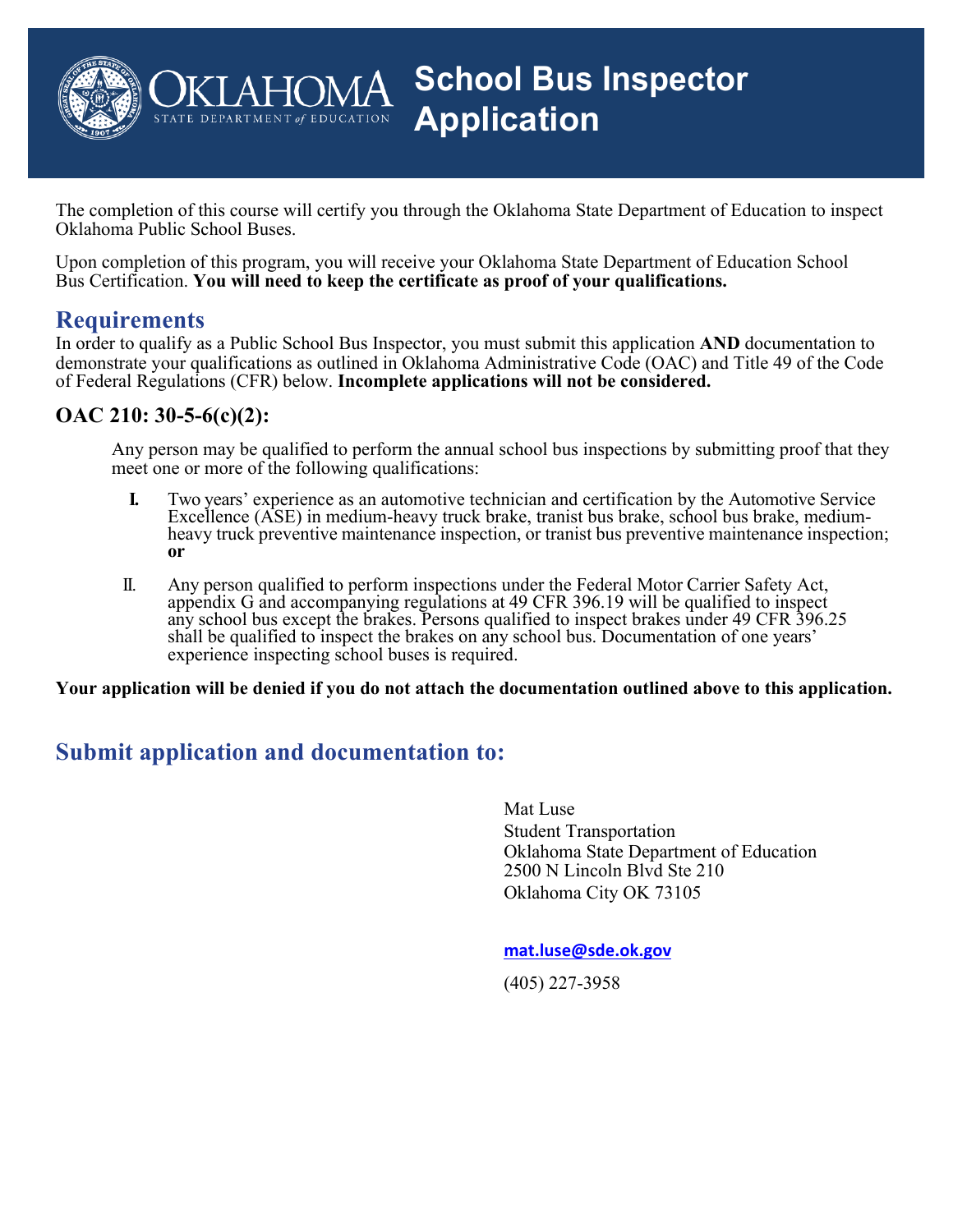

# **Applicant Information**

| Full Name                 |                                     |                  |              |  |  |
|---------------------------|-------------------------------------|------------------|--------------|--|--|
| <b>Mailing Address</b>    |                                     |                  |              |  |  |
| City                      |                                     | State            | ZIP Code     |  |  |
| Phone Number              | <b>Email Address</b>                |                  |              |  |  |
| Date of Birth             | CDL Number                          | <b>CDL</b> Class | Endorsements |  |  |
|                           | <b>Current Employer Information</b> |                  |              |  |  |
| <b>Current Employer</b>   |                                     |                  | Phone Number |  |  |
| <b>Mailing Address</b>    |                                     |                  |              |  |  |
| City                      |                                     | State            | ZIP Code     |  |  |
| <b>Employment History</b> |                                     |                  |              |  |  |
| Past Employer             |                                     |                  |              |  |  |
| Your Title                |                                     | Year From        | Year To      |  |  |
| Past Employer             |                                     |                  |              |  |  |
| Your<br>Title             |                                     | Year<br>From     | Year To      |  |  |